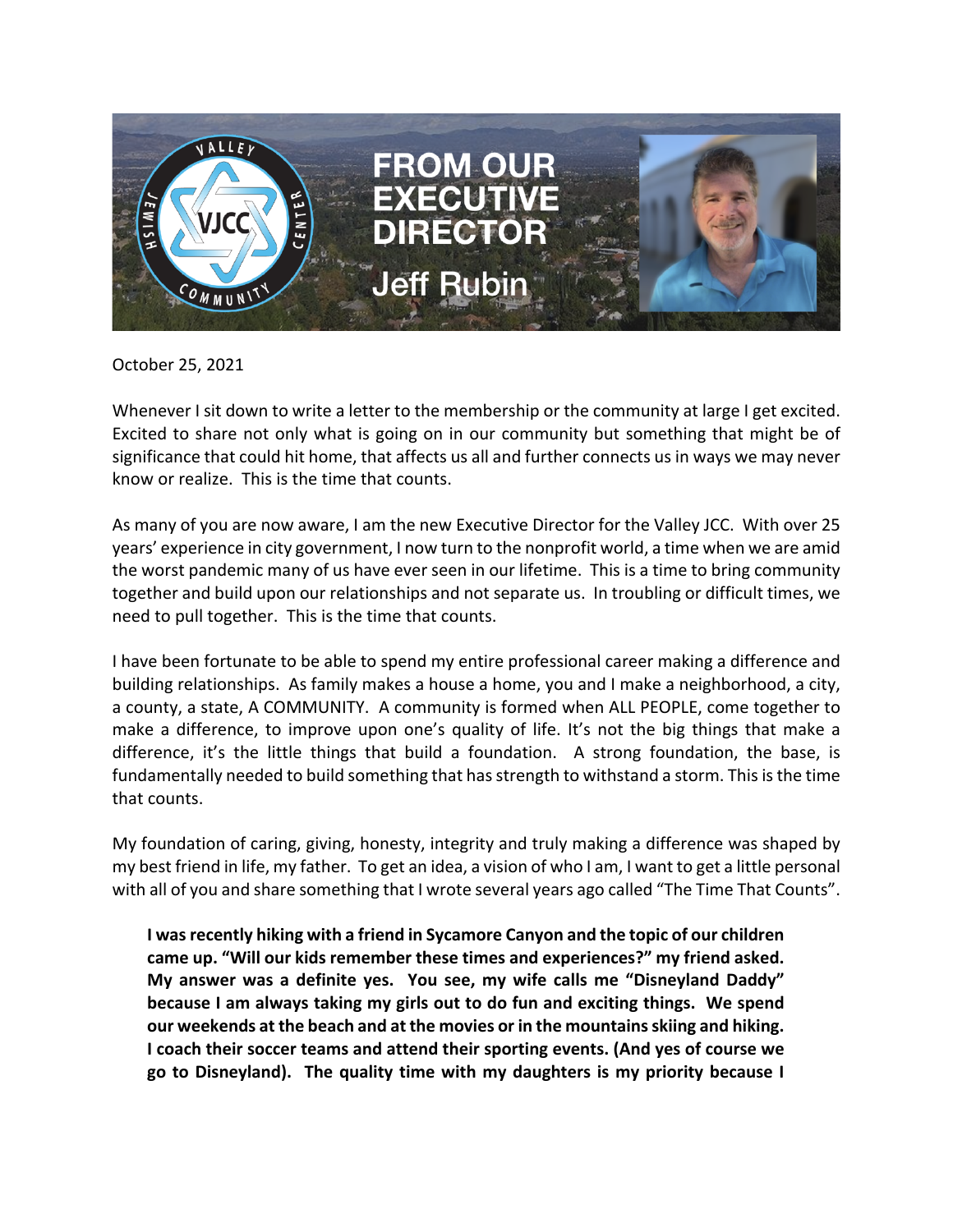**remember growing up with a dad who made our weekend time the single most important thing in his life.**

**As if by coincidence, the 1974 song "Cats in the Cradle", by Harry Chapin was on the radio last week. Even now it pulls at my heart strings and brings tears to my eyes whenever I hear it. If you don't know the song, it follows a story of a hardworking father and a growing son who can't schedule time to be with one another. The dad doesn't allow himself to spend quality time with his child, and the son's only connection is voiced in the recurring verse, "I'm gonna' be like you dad, you know I'm gonna' be like you". As time passes, roles reverse, and the father understands the importance of simple joys like "hanging" with friends and milestones such as getting one's driver's license. He wants to spend more time with his son yet slowly realizes it is too late. In the last verse, the son is an adult with a job and children of his own. Regretfully, the dad realizes his boy has become just like him.**

**My own dad was the opposite of that story and was the greatest man I have ever known. He was my best friend. He coached me in three sports year-round (baseball, basketball, and football) from kindergarten until I entered high school. He was always there for me for guidance and support. Yet throughout all of the sports and such, the times I remember most were our Saturday breakfasts together. No matter how busy we were or what was going on in our lives, we would meet to catch up on the week that had just passed and talk about the week ahead. From the time that I can remember until the day my dad passed (October 31, 1995) we never missed our Saturday mornings.**

**My dad was a great provider and taught me to be the man I have grown to be (I was 28 when he passed). He instilled a strong work ethic that I am proud of yet emphasized the importance of family and connections outside of work. It was as a coach, he encouraged me to work hard for the things I wished to obtain. Often his first question when he returned home from work was "did you practice today?" If the answer was no, we'd go outside and toss the ball around. It was a great life lesson about perseverance through sport and activity. More importantly, it was quality time with my dad.**

**We all seem to live such fast-paced lives these days and time passes too quickly. The question is: are you giving yourself, your family, and your friends quality time? Do you feel you are leading a life where your relationships are top priority? I would challenge you to see the value in time spent "off hours". Our greatest memories aren't made while punching a clock, but rather over a great Saturday morning breakfast or while talking on the trail. My father knew this rule and it applies today more than ever.**